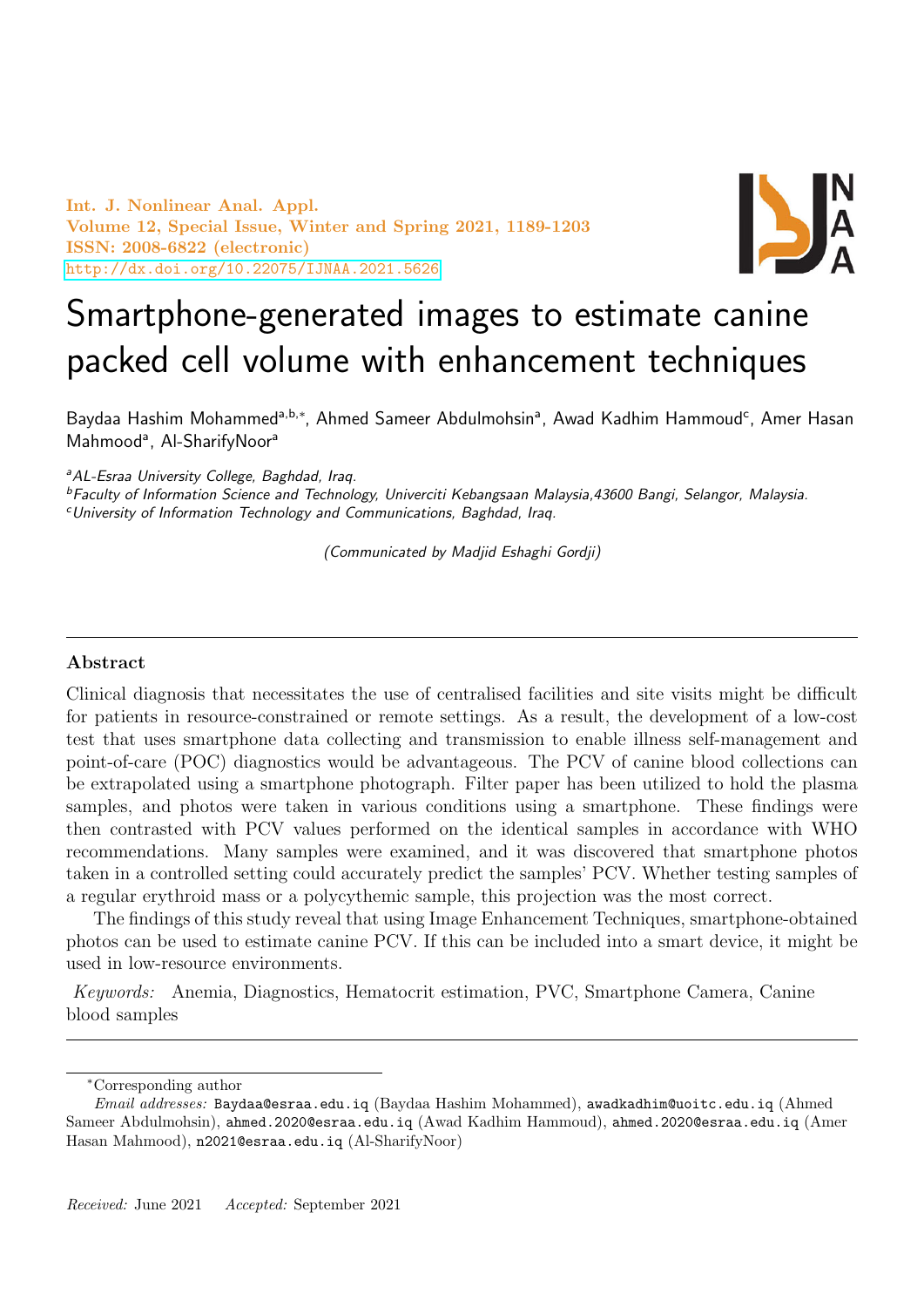## 1. Introduction

PCV measurements is a common diagnostics test in both initial care and referral contexts, and it is frequently associated as part of a minimal database once assessing patients at first appearance. [\[7\]](#page-13-0) This allows for a quick assessment of the patient's spreading erythroid mass, enabling for important clinical choices must be made quickly amount of time. [\[4\]](#page-13-1) Packed cell volume measurements have a number of advantages, including the fact that the results are accessible in 5–10 minutes. It just takes a minimal amount of blood, which can be obtained from EDTA or lithium heparin-treated plasma [\[15\]](#page-14-0). Plasma is indeed conceivable taken straight from an IV cannula in micro hematocrit tubes primed with anticoagulant in an urgent scenario or in tiny patients, with infants being typical example. The tiny volume allows for repeat sample, allowing for the tracking of trends and comparisons. Another advantage is that, after the initial investment in technology each test is cheap to run, making it a cost-effective test that can return a lot of data with a small amount of inputs.

The measurement of packed cell volume has some drawbacks. Operator-dependent variability is one of the most noteworthy. While taking into consideration differing operators expertise in veterinary medicine, two prior investigations found that the standard deviation of fluctuation is 0.09  $L/L$  [9.0%] [\[2,](#page-13-2) [3\]](#page-13-3). According to the second research, this difference might be reduced by implementing a regular process to adopt because this method is not widely used at the moment, this difference is quite likely still evident in some of samples being evaluated. This discrepancy could lead to ineffective interventions or, on the other hand, a failure to act when needed.

Another flaw with this experiment is that it isn't adaptable because of equipment required. This restricts its use in some situations, like ambulatory horse or farm animal treatment in veterinary industry, or low-resource situations in the human's field. Hematocrit readers have certain advantages, albeit the expense and auxiliary equipment required may limit their use.

The risk of biological materials is a more pressing problem in human medicine; however, it is nevertheless significant in veterinary medicine. Sharp-related accidents from manipulating glass micro hematocrit tubes, as well as blood aerosolization from sealing failure during centrifugation, provide a possible risk to users.

In the medical industry, smartphone use is becoming more common, and it has been utilised to supplement or improve conventional diagnostic approaches. There have been earlier reports of forensic medicine using smartphone-obtained photographs to age plasma spatter. [\[16\]](#page-14-1) There have also been reports of usage of auxiliary equipment that allows for the calculation of haemoglobin concentration. [\[5,](#page-13-4) [12\]](#page-13-5)

The goal of this work was to see if photos taken with a smartphone could be enhanced to decrease noise, and that PCV could be extrapolated using generally available technology. A secondary goal was to see if a standardised blood volume and a supervised environment were required to increase accuracy of results. The premise was that photographs taken in controlled environment with a standardised amount of blood stain would have the best correlation with annual PCV.

#### 2. PCV TEST

Although the fact that packed cell volume, also known as hematocrit, is tested dozens of times every day at the Canine Medical Center, most pet owners have never heard of it. If one of your pets has had a bad case of anaemia, you may have heard about this test from your veterinarian. Packed cell volumes, or PCV, is a measurement of the number of red blood cells in the blood. Other ways for determining the amount of red blood cells exist, but they require more time and complex laboratory equipment. The amount of red plasma cells in a drop of blood may be counted in the laboratories; there are million in a drop of plasma Haemoglobin, the oxygen-carrying protein found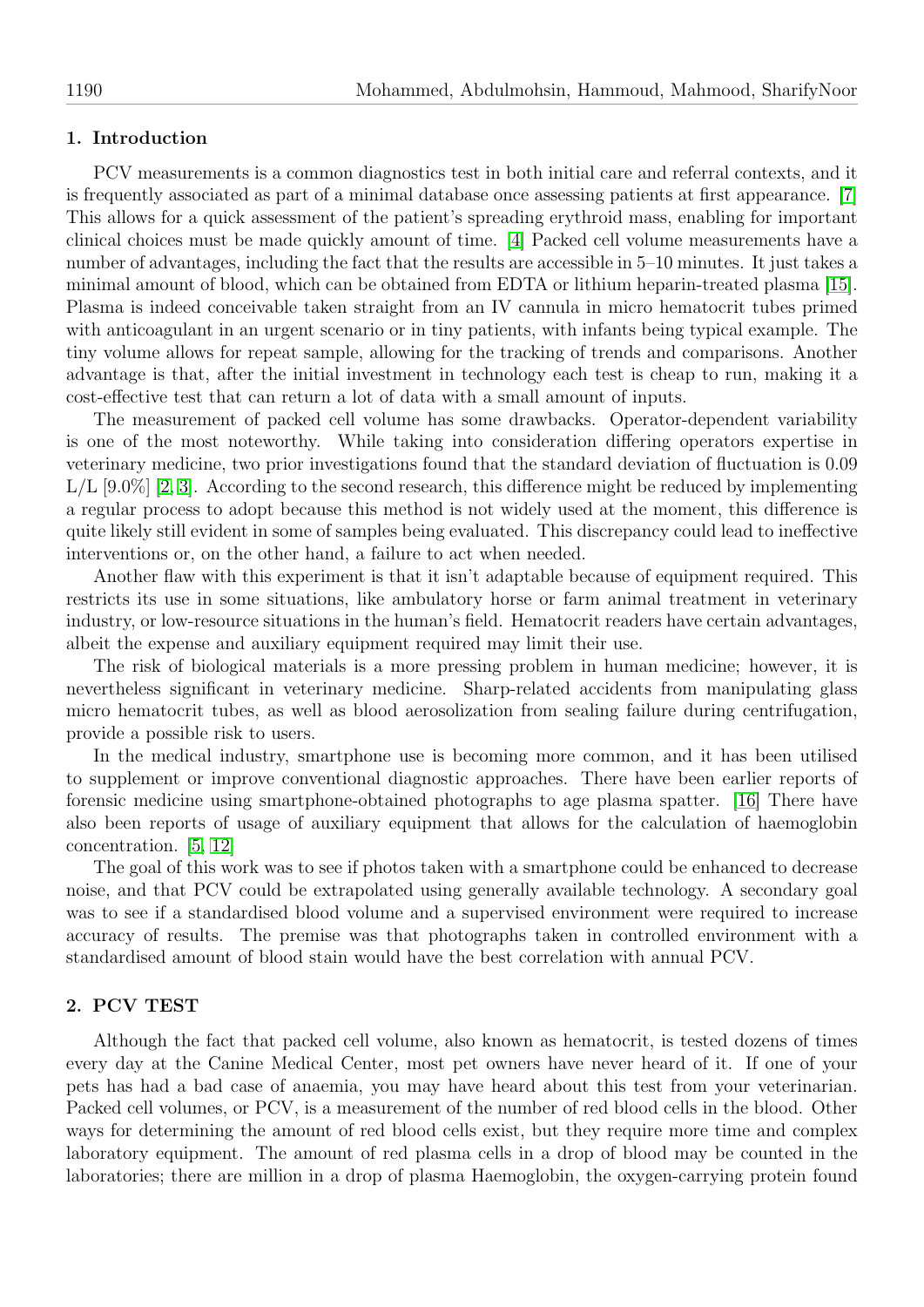inside red plasma cells can also be examined; haemoglobin, like red plasma cells decreases when a patient is anaemic.

Blood is a mixture of serum and cells in general. The PCV test determines how much blood is made up of cells. If the PCV gives you a 50 percent result, it signifies that 50 ml of cells are present in every 100 ml of blood. When the RBC number rises, the PCV total reading rises with it. Dehydration can also cause this figure to rise.

Performing PCV and total solids testing is a fairly normal and straightforward test that many hospitals perform. The test may be performed by anyone in the medical field, but interpreting the results is the difficult part. The observations can reveal a wealth of data on patient's condition as well as aid in the planning of the next therapeutic step.

The proportion of red plasma cells in floating blood is known as PCV [\[17,](#page-14-2) [18,](#page-14-3) [19\]](#page-14-4). A lower PCV indicates diminution of red blood cells due to a variety of factors such as cell death, blood loss, and bone marrow failure. Dehydration or an unexpected enhance in red blood cell synthesis are the most common causes of an elevated PCV. The term "TS" refers to a measurement of blood antigens Albumin, globulins, and fibrinogens are examples of these proteins. Reduced TS indicates that the animal is losing protein due to a multitude of factors such as blood loss, PLE, PLN, or starvation. Increased TS is commonly associated with dehydration; however, it can also be found in certain chronic conditions.



Figure 1: Packed cell volume

Observing the buffy coat of a haemoglobin tube straight out of the centrifuge might also give you an estimate of white blood cell composition. The buffy coat is a 1 percent or fewer layers that rests above red cell layers and blood (and shouldn't be treated as part of PCV). A thick buffy coat can indicate a significant enhance in WBC count. Hemolysis, lipemia, and icterus must all be checked in the plasma layer. Along with the PCV/TS data, these features should be recorded. Remember to combine both numbers to receive your patient's whole clinical picture, and to monitor them during their hospital admission.

- PCV, TS: Dehydration is most likely the cause of this patient's condition. Both the PCV and the TS will increase when the water content of the blood decreases. As the sufferer rehydrates with fluid therapy, both of these levels should drop.
- PCV, normal TS: This patients may also be malnourished, but note that adding fluids will lower both readings, implying that protein loss is occurring. As fluids are delivered, keep an eye on the patient for evidence of hypoproteinemia and related clinical indicators (peripheral, hypotension edoema). This patient could have polycythemia, an uncommon disorder in which the body generates too many red blood cells.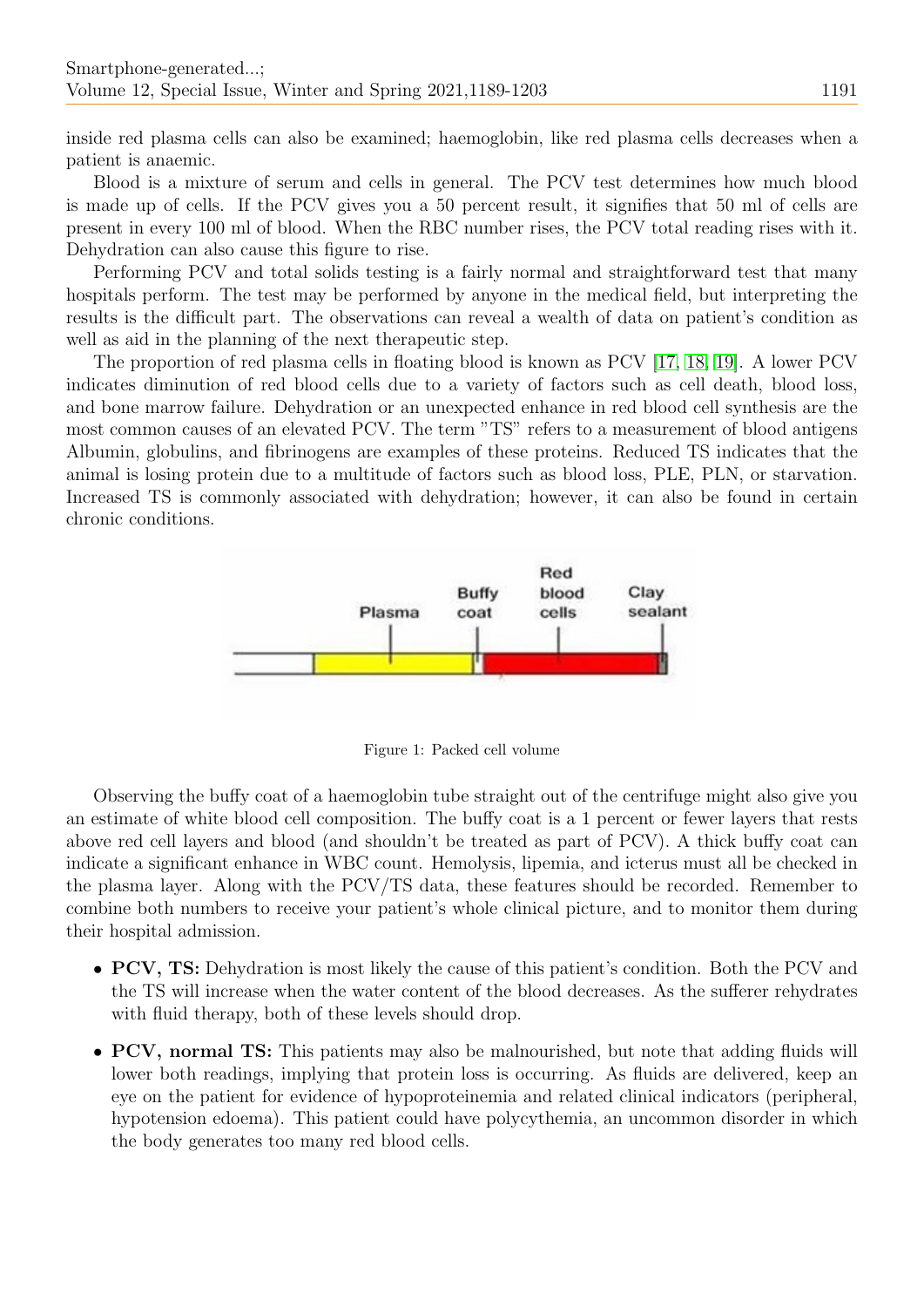- PCV, TS : This patient may be dehydrated and have a significant protein loss. This is more likely to occur after a recent trauma. Although splenic contractions have temporarily boosted PCV, low TS indicates that the patient is suffering from acute blood loss. It is critical to retest PCV and TS after commencing treatment in a trauma victim who is expected to lose blood.
- Normal PCV, TS: This is a common CKD cat situation. Anaemia and dehydration are most likely to blame for this patient's condition. The normal PCV may lead you to believe that this animal is well, but remember that as you rehydrate, these levels will decline, leaving you with anaemia to cure.
- Normal PCV, normal TS: Isn't normal good? Make sure the outcomes are appropriate for the patient. If this patient has recently been traumatised, there may be blood loss that isn't yet visible on blood tests. If the findings aren't what you expected, double-check the PCV/TS before starting treatment.
- Normal PCV, TS: This patient has a protein-losing condition (PLN, PLE), persistent diarrhoea, or certain liver and renal ailments. Be aware of the symptoms of hypoproteinemia (hypotension, peripheral edoema) and how to manage them.
- PCV, TS: The high TS most commonly indicates dehydration, and keeping in mind that adding fluids will lower the PCV even more, this patient is anaemic and requires careful monitoring of PCV and, most likely, addition of blood products.
- PCV, normal TS: This patient has RBC destruction due to a lack of production. We anticipate a drop in TS as a result of blood loss. Be on the watch for IMHA if only the red cells have diminished.
- PCV, TS: This patient is experiencing complete blood loss and must be constantly monitored. In order to treat this patients, blood products should be explored.
- With this knowledge, you may learn a lot about your patient just by looking at PCV/TS. You can anticipate their upcoming demands by applying critical thinking abilities and understanding the treatment plan for these sufferers.

# A. Taking a look at the PCV

A reduced PCV indicates that the loss in RBC count is attributable to factors like blood loss, cell death, and decreased bone marrow synthesis. Enhanced PCV indicates that a patient is dehydrated and that there are more RBCs being produced. You may also obtain an estimate of the WBC concentration by glancing at the tube coming out of the centrifuge. Normally, this buffy coat is found between both the blood and red cell layers. (This should not be included in the PCV test.) Lipemia, hemolysis, and icterus should all be looked for in the plasma membrane.

# B. Getting Ready for the PCV Test

There is no need to prepare for PCV test in advance. If you are concerned about test, talk to your doctor and express your concerns. In addition, you must tell the doctor about any medications you've been taking. Your must fast before the test if you have any underlying medical issues.

# C. Utilization of Packed Cell Volume Test

A low PCV indicates that patient is anaemic and has a low quantity of red blood cells. To diagnose the underlying reasons of anaemia, doctor may require patient to undergo further testing. The appropriate treatment will be offered.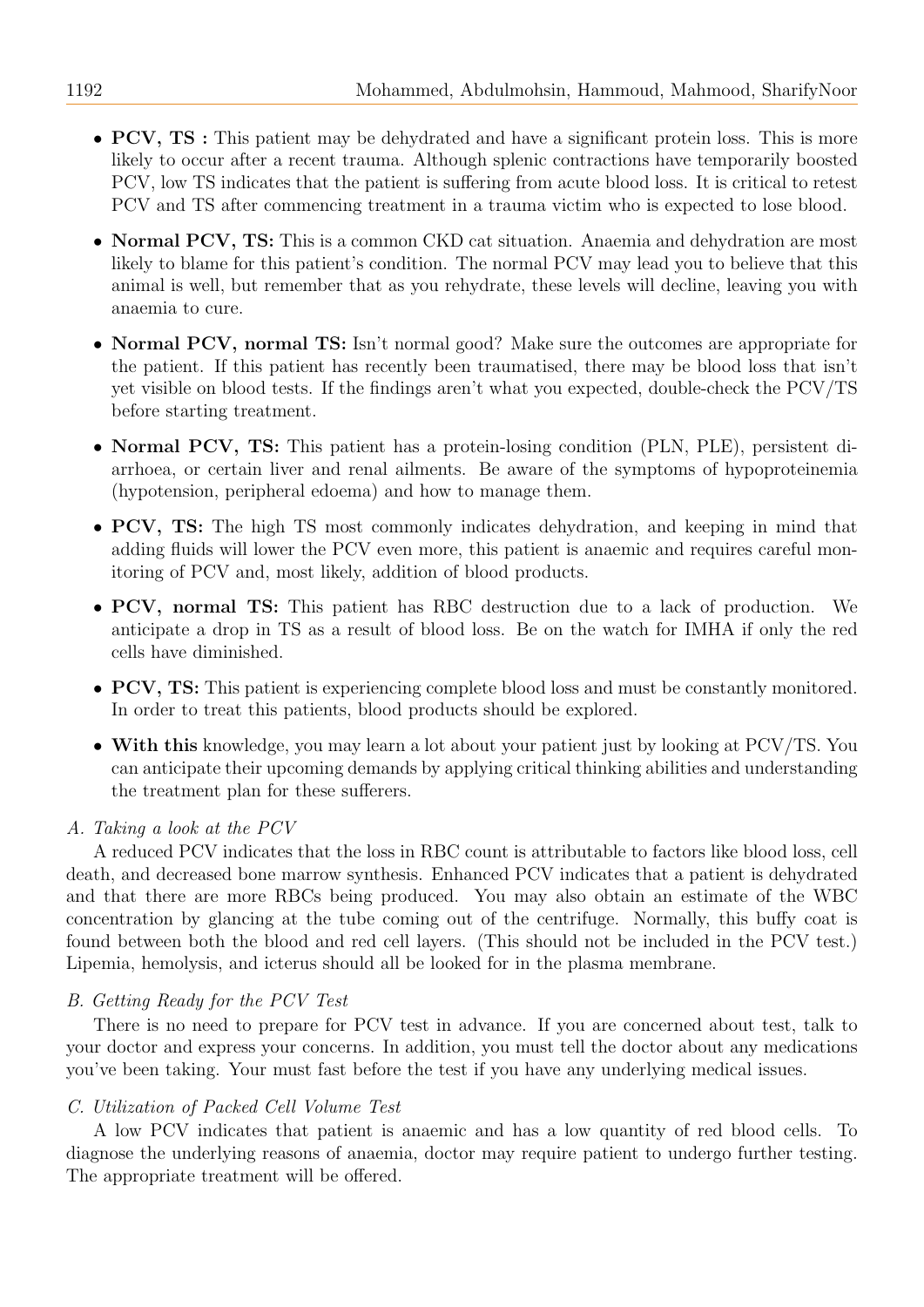## A. Evaluating the PCV Test

The PCV test is determined with use of automated analyzer, rather than being tested directly. Doctors calculate the final quantity by calculating the red cell count by the average cell size. PCV is significantly less precise than hematocrit because it includes small quantities of venous plasma that is stuck in between two red cells. An estimated hematocrit in percentages can be calculated by doubling the haemoglobin concentrations and subtracting the digits.

The PCV can also be measured using a cuvette and centrifuging heparinized blood in it for around 5 minutes at about 10000 RPM. This process assisted in the separation of the blood into separate layers, and the final quantity of the PCV is calculated by dividing the volume of the total packed RBC by the entire volume of the blood test. Because a tube is also employed, it can be used to calculate the distances between layers.

Optical technologies such as spectrophotometry can also be used to measure hematocrit levels. Distinctions can be used to build a linear relationship between the vision system of sample passing through glass tubes at relatively high melting frequencies and the product including the luminal diameter and haemoglobin.

#### B. When Does A Low PCV Reading Occur?

There are several factors that lead to the low PCV reading. These are some of them:

- Iron or vitamin (B12 or folate) deficiency, as well as mineral deficiency
- Bleeding
- Rheumatoid arthritis and other inflammatory disorders
- Kidney disease
- Haemolysis, which is a condition in which the immune system destroys RBCs too soon. This develops as a result of organ injury and inherited RBC abnormalities.
- Cirrhosis of the liver
- Medications, particularly treatment
- RBC anomalies or diseases involving haemoglobin, such as myelodysplastic syndrome, cancer, marrow illnesses, and malignancy
- Dehydration is one of the most common reasons of elevated PCV levels. The levels return to normal with proper hydration, but it can also cause polycythaemia, a disease in which there are more RBCs than usual.

#### 3. Image enhancement

Honing, contrast modification, filtering, extrapolation and magnification, pseudo colouring, and other image enhancing techniques are available. The most difficult aspect of picture enhancement is measuring the enhancement criterion. As a result, many picture enhancing approaches are empirical, requiring participatory procedures to achieve satisfying results. Image enhancement, on the other hand, is still quite essential because it is useful in almost all image processing tasks Color picture enhancement may necessitate a colour image's colour balance or colour contrast being improved.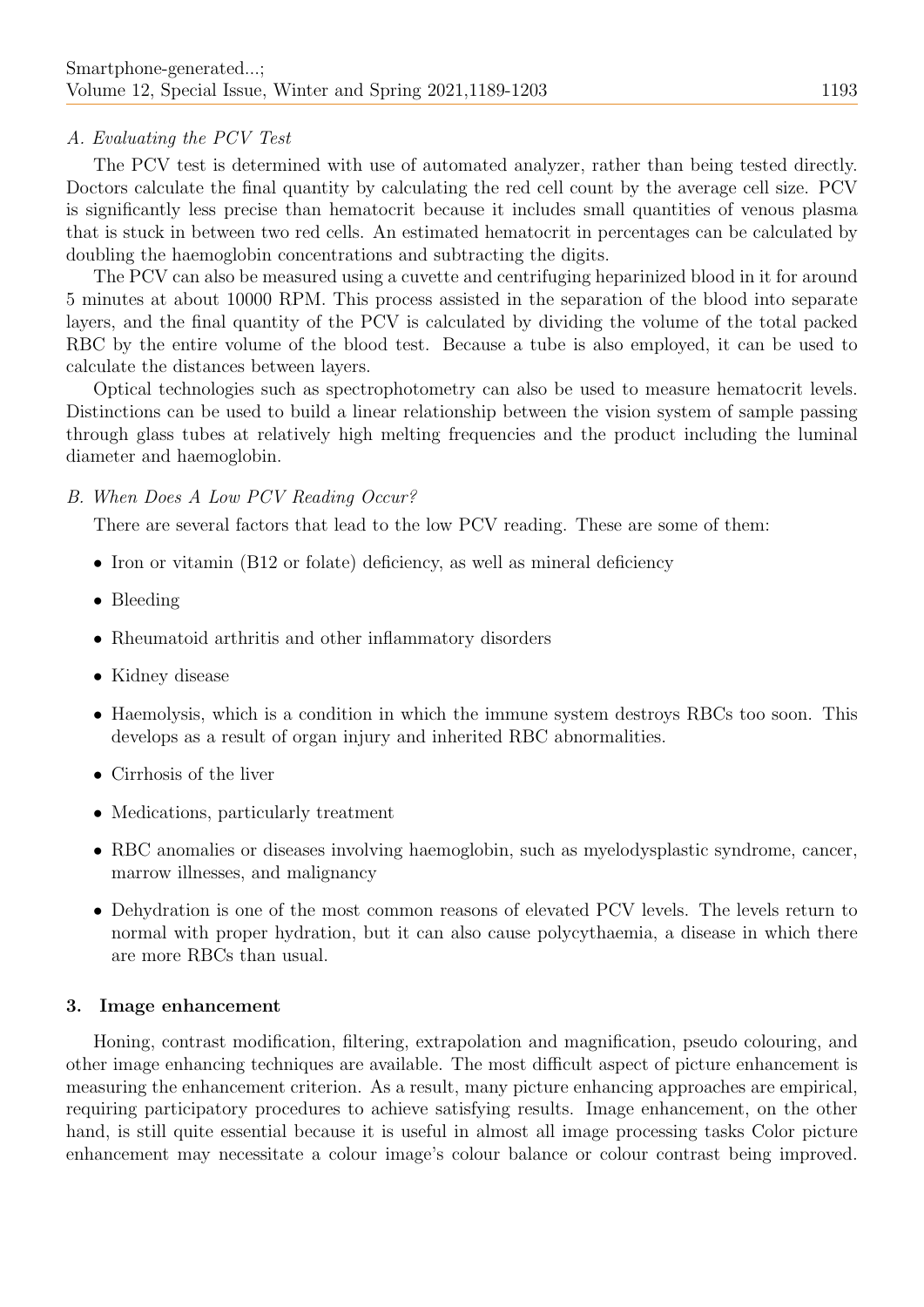Color picture enhancement becomes more challenging not just due to the increased dimension of the data, but also due to the increased complexity of colour perception [\[8\]](#page-13-6).

Image enhancement methods are employed to increase the image's look or to extract finer information from degraded photos. The main goal of image improvement is to texture so that the end result is more suitable for a given application than the final picture. A method that works well for one type of image may not be the greatest approach for enhancing another type of image. Color picture enhancement in the RGB colour space is shown to be ineffective since it ruins the original image's colour composition. As a result, HSV colour space is used by the majority of picture improvement techniques, particularly contrast enhancement approaches [\[9\]](#page-13-7).

Methods for image improvement can be divided into two categories: transformation element approaches and spatial domain methods. The approaches in the first category work by changing an image's frequency transform, whereas the methods in the second group work directly on the pixels. Unfortunately, even with quick transformation algorithms, calculating a two-dimensional (2-D) transform for a huge array (picture) takes a long time and is not suited for real-time analysis.

Image enhancement is the practice of enhancing the readability or perception of information in images for human viewers while also giving better input for other robotic image processing processes. The main goal of image enhancement is to change the characteristics of an image to make it more suited for a specific activity and viewer. One or more picture characteristics are changed throughout this operation. A task's choice of qualities and how they are updated are unique to that task.

#### 4. Materialsand methods

Filter paper was utilized to hold plasma collections, and images were taken in various conditions using a smartphone. These findings were then contrasted to PCV values performed on identical samples in accordance with WHO recommendations.

• Collection of Samples Canine samples were taken from a number of patients that came into the Hospital for Small Creatures. These specimens were extra and would have been discarded as clinical waste if they hadn't been used. They were chosen exclusively on the basis of availability, and no samples were left out of the analysis. Entire samples were examined within 12.0 hours after collection and were kept cooled in the interim.

• Equipment A controlled environment was built to reduce outside sources of fluctuation, particularly illumination. A standard white paper-based box with dimensions of 27cm x 35cm x 20cm was utilized to accomplish this. A 0.5cm radius hole was drilled in lid of this box to accommodate the camera lens (Figure 2) while preventing external light from entering. The same paper-based substance was used to seal the handle spaces. To prevent any crimson pollution, single sheet of dazzling white 80.0  $g/m2$  A4 paper was inserted at the base of the box and replaced continuously to overcome any colour analysis of succeeding Samples. On the underside of the lid, a conventional 35.0 centimetre, 30.0lumen, battery-powered lights strip was mounted. For each test, a new piece of 90.0mm rank 1.0 filter paper was utilised. To ensure uniform alignment, a rectangle size of filter material was replicated onto back of bucket.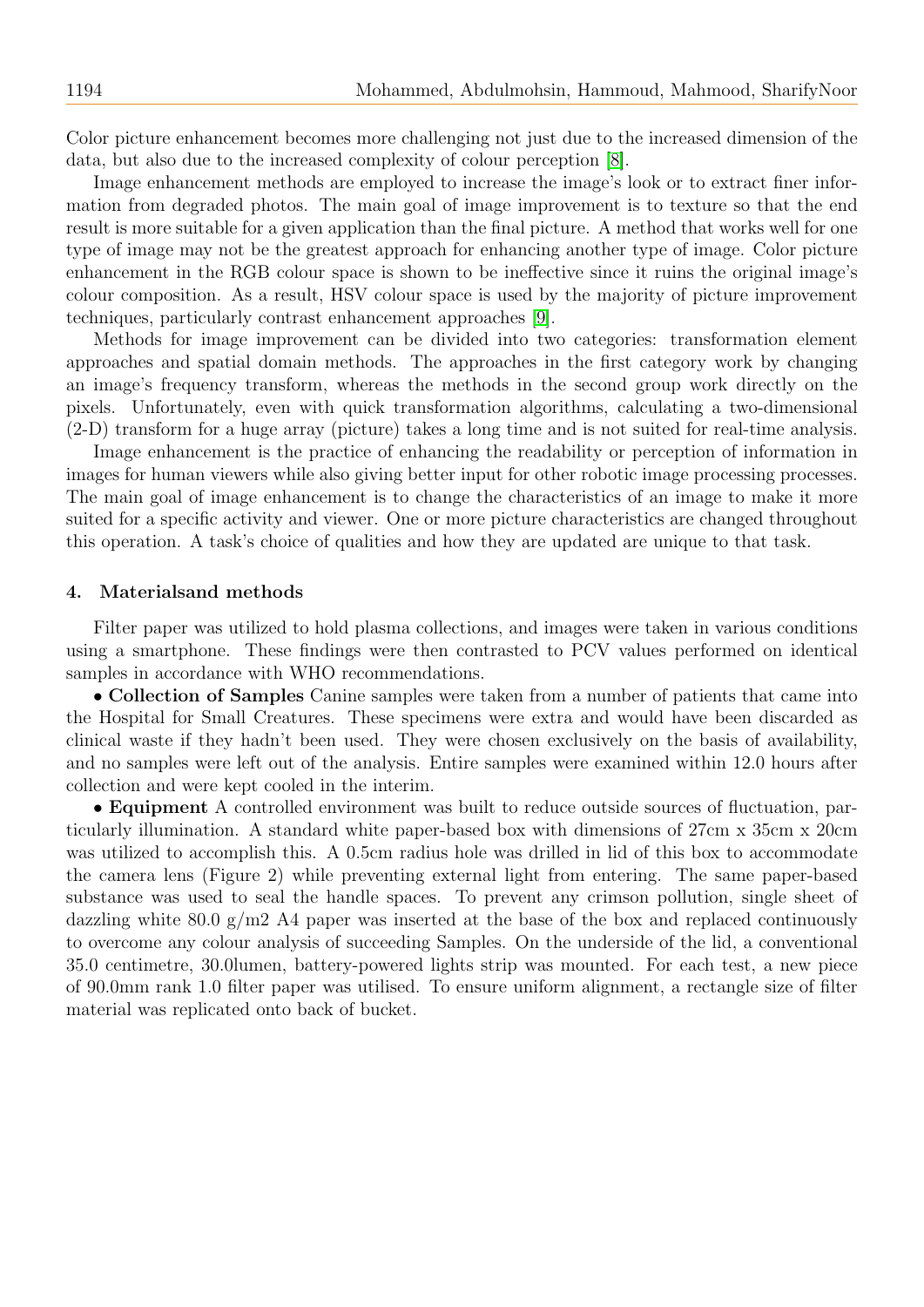















Step-5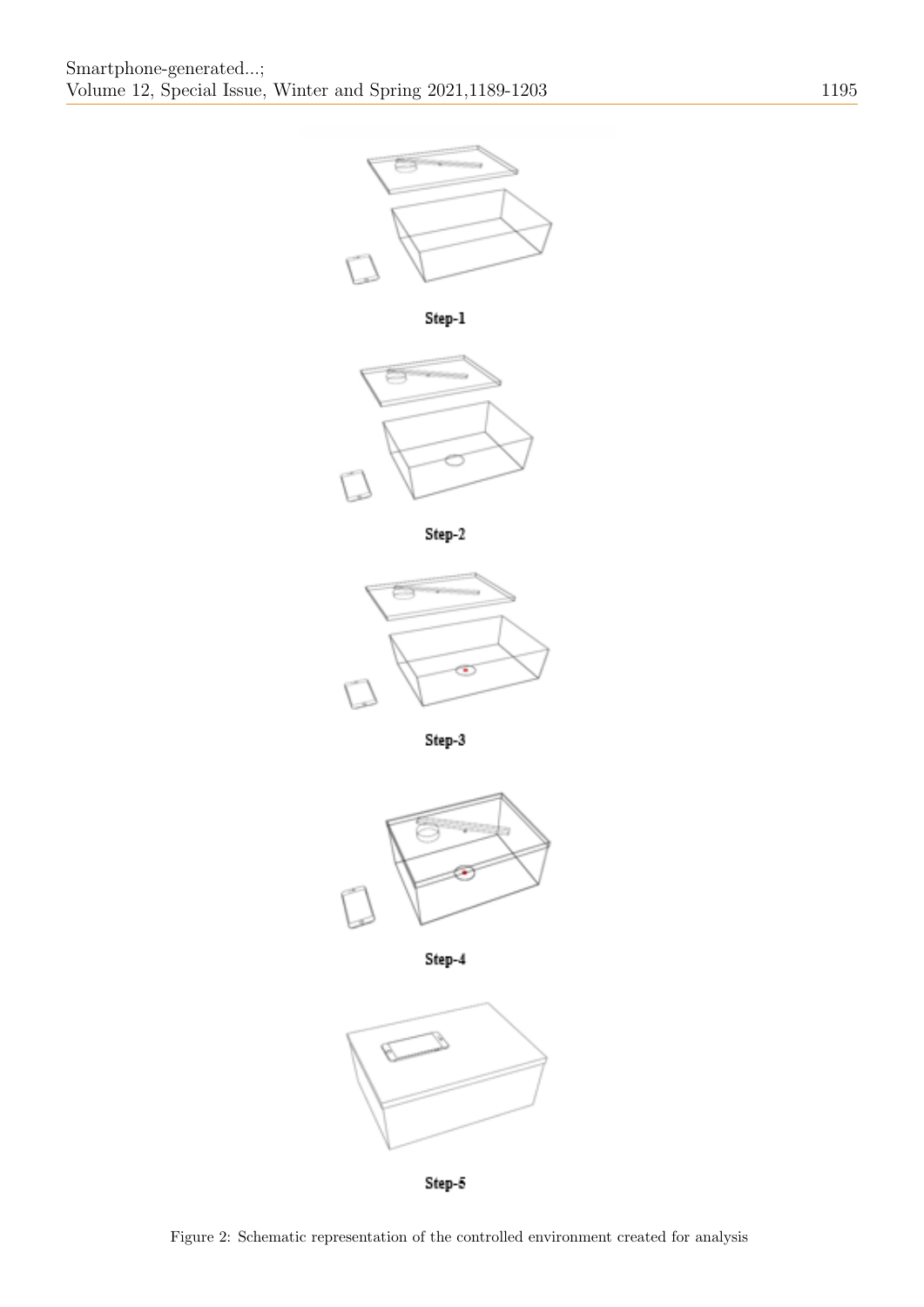The location of the smartphone on the exterior of the lid was marked to guarantee that it was always in the same spot. Figure 3 shows examples of photos acquired using this technique.

Figure 4 shows representative photos obtained, as well as from such a flat plane, a schematic illustration with this appearance. All of the photos were taken with a smartphone.

## • Image acquisition

The two variables that needed to be standardised were the amount of blood and the setting in which the photos were taken. The distance between camera and blood patch, angle of lens in reference to filter paper, the amount of movement when the image was collected, and ambient illumination are all potentially confounding elements that are mitigated by the controlled environment.

On the centre of the filter paper, a drop of mixture blood was put. A pipette and tip were utilized to aliquot exactly 20.0litres of blood to standardise volume. For non-standardized volume, disposable 2mL plastic droppers were used to provide 1 drop, with a drop volume of 22 L according to the supplier. The sampling circumstances for each sample were analysed in the same order for each test, beginning with the pipette in an unsafe way and ending with dropper in a controlled environment. If the material was to be evaluated in a controlled setting, the filter paper has been either left in place or moved to box after 30 seconds. Five photographs were taken in rapid succession using smartphone, each taking around a second to capture, so order to offer a sample of images to compare for unexplained variance.

This was done to provide the plasma spot enough time to wick into paper while yet allowing approach to be conducted faster than traditional PCV measuring method. The shot was taken at height where filter paper filled screen in unmanaged situations. This was not a measured length, when photographs were taken in absence of sunlight and with only diffuse ceiling fluorescent strip bulbs, no changes to the room's illumination were made. The photos were thoroughly examined for any signs of movement artefact and would have been re-acquired if this had been discovered.

The filter paper with crimson spot was kept within box for a consistent environment. As a result, images were received from four different exploratory situations dropper utilized outside of a standardised environment pipette used outside of a standardised atmosphere dropper utilized inside a standardised atmosphere dispenser used inside a standardised atmosphere dropper used inside a standardised environment.

The coverslips were inserted at each end of one of microscopy slides for the alternative procedure, and the other microscope slide was then superimposed. The formed opening between the slides was then filled via capillary action using a dropper. A sufficient amount of blood was injected to fill space between two coverslips. This was then put into box, and photographs were taken.

#### • Image Processing

Images from the cellphone were downloaded to a computer and then loaded into Image for processing. Figure 3 for filter paper technique and Figure 4.3 for microscopy slide technique show examples of the images acquired.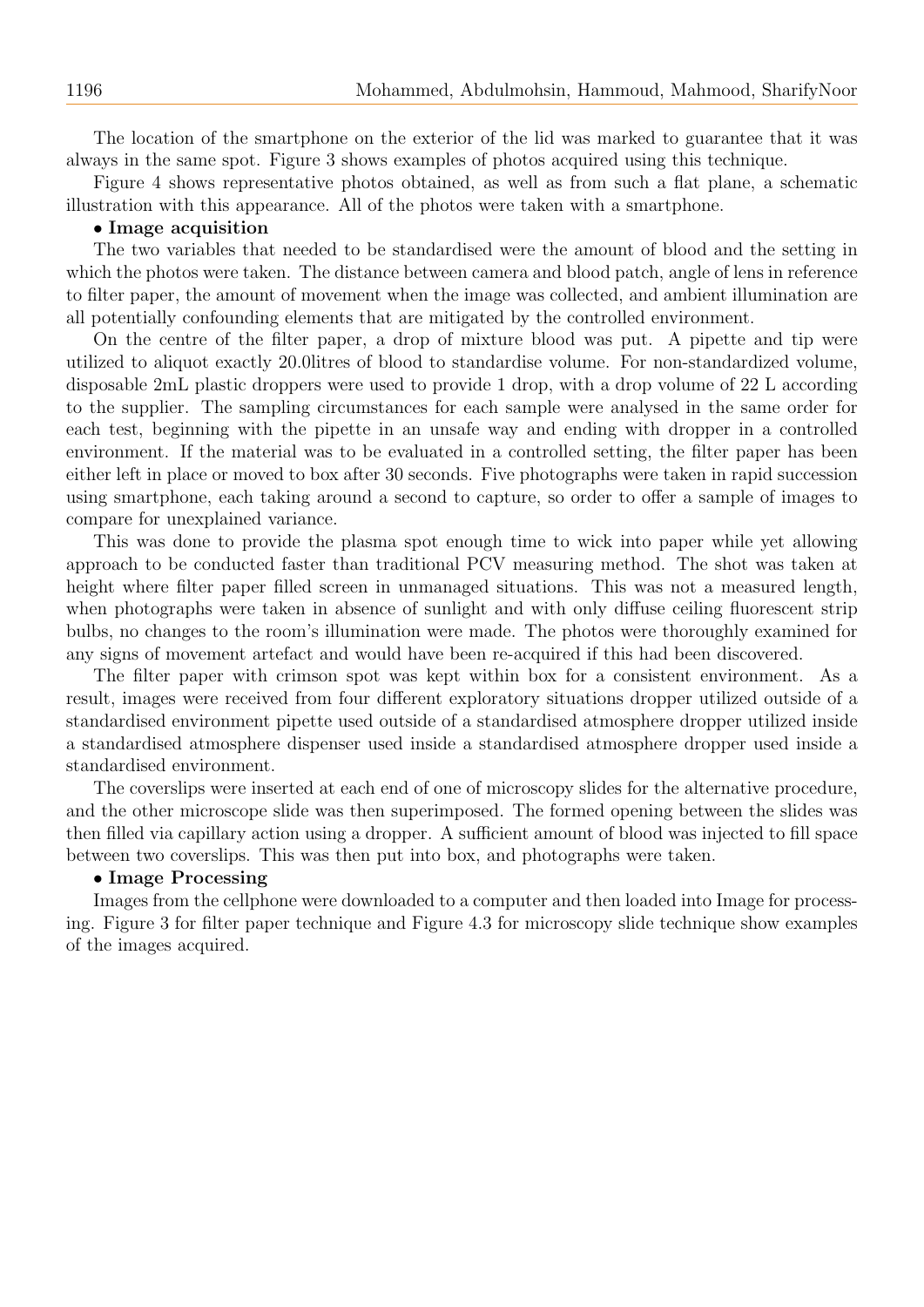

Figure 3: Representative photos from two cases using the dropper approach in a controlled setting, with a PCV of  $0.05$  L/L [5\% ] on the left and  $0.45$  L/L [45\% ] on the right.



Figure 4: Image taken using the microscope slide technique.

The largest, visually homogeneous area within crimson spot was replicated with a stylus. This was done to escape including plasma that had not entirely infiltrated filter paper, which would have caused light reflections and changed the sample's mean colour intensity artificially.

The computer allocated a numerical value to each pixel in the enclosed area, with the value growing as the brightness of the pixel increased. The lighter and brighter the pixels are, the greater the mean colour intensity (MCI), which should be predicted to correspond to a lower PC. The images within the enclosed area are then assigned an MCI. This procedure was repeated for all of the photos acquired for each sample, after which a mean of the five photographs was determined. Between a single image and the average of the five photographs, there was no statistically relevant variation 20 samples were evaluated, and 1 of the 5 photos was picked at random and analysed to see if establishing a mean from 5 photographs was essential. After then, the single image was contrasted to the mean.

# • Work statistics

In Microsoft Excel, the mean relative colour intensity was compared to the personally measured packed PCV. MATLAB was used to create the Bland–Altman graphs. The Kolmogorov–Smirnoff test was used to determine whether the data were normal.

The relative colour fervor of blood spots was plotted versus measured PCV to create a scatter plot. The data points were then used to create a trend line with an associated R2 value. To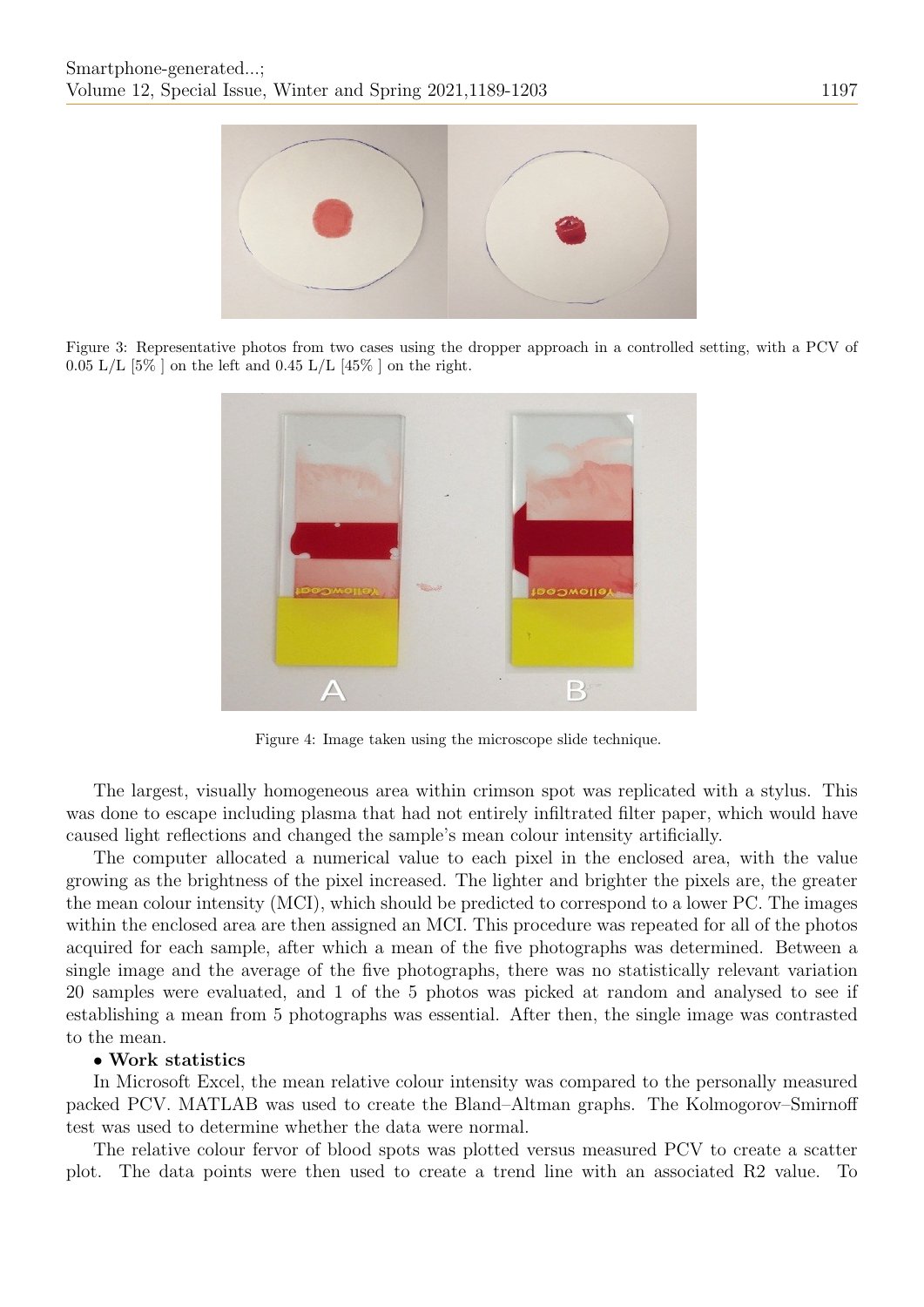see if the association was scientifically meaningful a Pearson correlation coefficient was used. This association was then classified as very weak  $(0.0-0.19)$ , weak  $(0.20-0.39)$ , moderate  $(0.40-0.59)$ , strong  $(0.60-0.79)$ , and very strong  $(0.80-1.0)$  according to Evans' categorization.

A Bland–Altman plot was created to analyse the concordance between the expected and real PCV. The percent inaccuracy was computed by multiplying the disparity between expected and realistic PCV by 100. The mistake percentage's standard deviations was determined as a whole. Based on observed PCV, the specimens were divided into three groups and classified using a single laboratory's reference values: high (PCV  $>0.55L/L$  [ $>55$  percent ]), normal (0.38–0.55/L [38–55 percent ]), and anaemic  $(0.38 \text{ L/L} \ 38 \text{ percent})$ . For additional study, the anaemic group was further separated into marginal (0.20–0.37 L/L [20–37 percent ]) and marked (0.20 L/L [20 percent ]). For each, the mistake percentage's standard deviation was computed. Because a defined cut-off hasn't been selected in canine patients, a cut-off of 0.2 L/L (20%) was employed. This is a transfusion triggers used in humans healthcare [\[13\]](#page-13-8) A 1-sample t-test was used to see if there was a meaningful difference amongst he mean of 5 samples and 1 sample chosen at random. A P-value of less than.05 was considered significant.

# 5. Result and discussions

I begin by taking image samples for a smartphone, then eliminate image noise and analyse the findings. In each of the four combinations, twenty-four samples were evaluated. Eight of the specimens were from anaemic individuals (PCV 0.39 L/L [39 percent ]), one had erythrocytosis (PCV  $> 0.55$  L/L  $\geq 55$  percent, and the other 15 were inside the reference range (0.39–0.55 L/L [39–55] percent ]). One sample was hemolyzed, while the other was lipemic. All of data was distributed properly (Kolmogorov–Smirnoff, 0.21).

Figure 5 shows that when a plastic pipette was utilized in a controlled environment, there was a slight significant relationship with an R2 of 0.4049 (P.0001).



Figure 5: The picture analysis performed with a dropper in an uncontrolled setting (mean colour intensity) and observed PCV  $(n = 10)$  had a good correlation. The R2 of the best fit line is 0.4049 (P.0001). AU stands for arbitrary integer.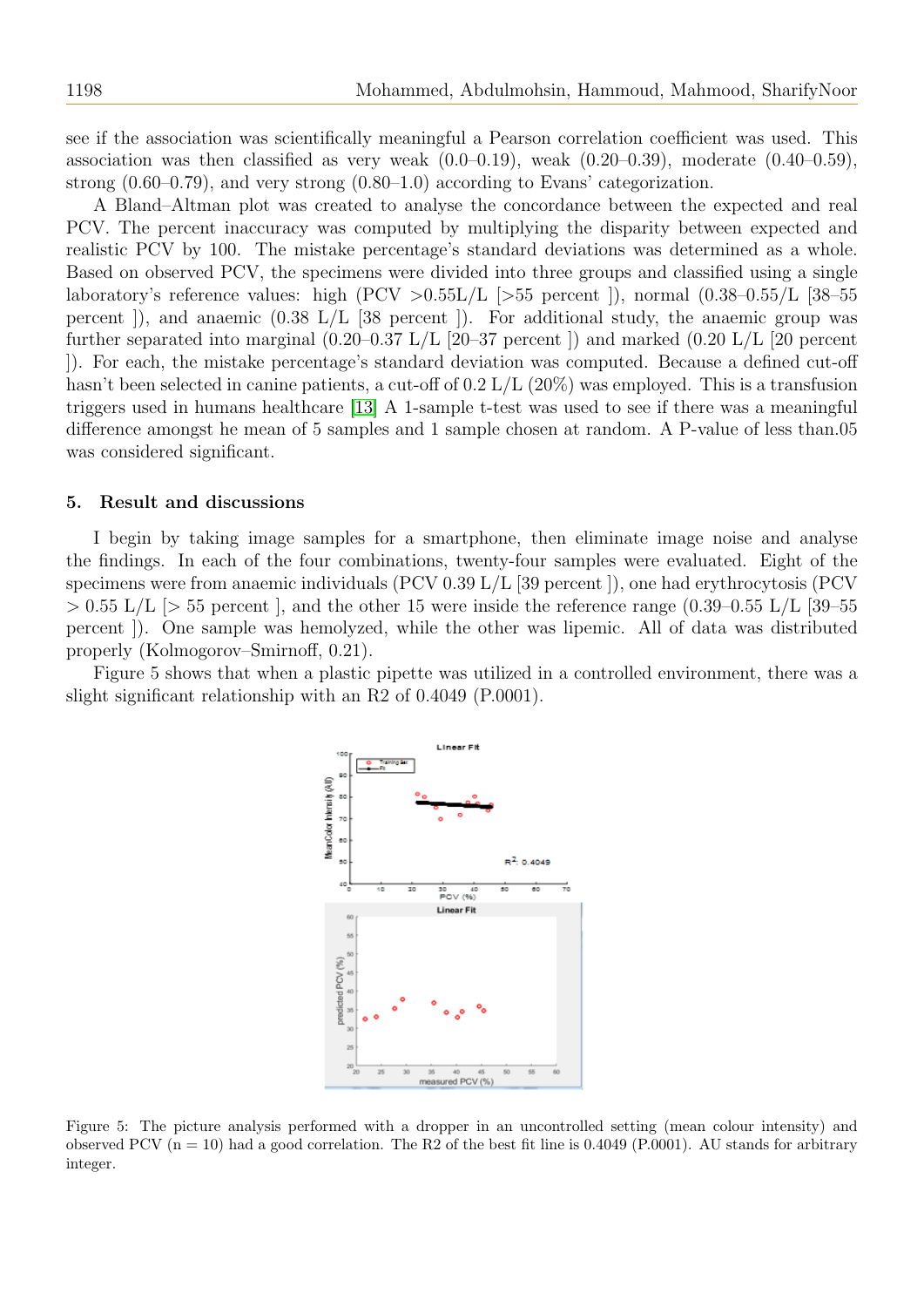

Figure 6: The image analysis (mean colour brightness) and the observed PCV  $(n = 12)$  had a linear connection when acquired using a standardised pipette in an uncontrolled environment. The R2 of the best suited line is 0.7330 (P.0001).



Figure 7: The linear correlation achieved amongst image analysis when received with controlled environment and a standardized pipette (MCI) and measured PCV (n = 15). Line of best fit has an R2 of 0.3782 ( $P < .0001$ )

There was a substantial association when a standardised drop from a pipette without ambient control was tested, as shown in Figure 6. There was a high association with a when a 20 L standardised drop from a pipette in a controlled atmosphere was tested, as shown in Figure 7. Figure 8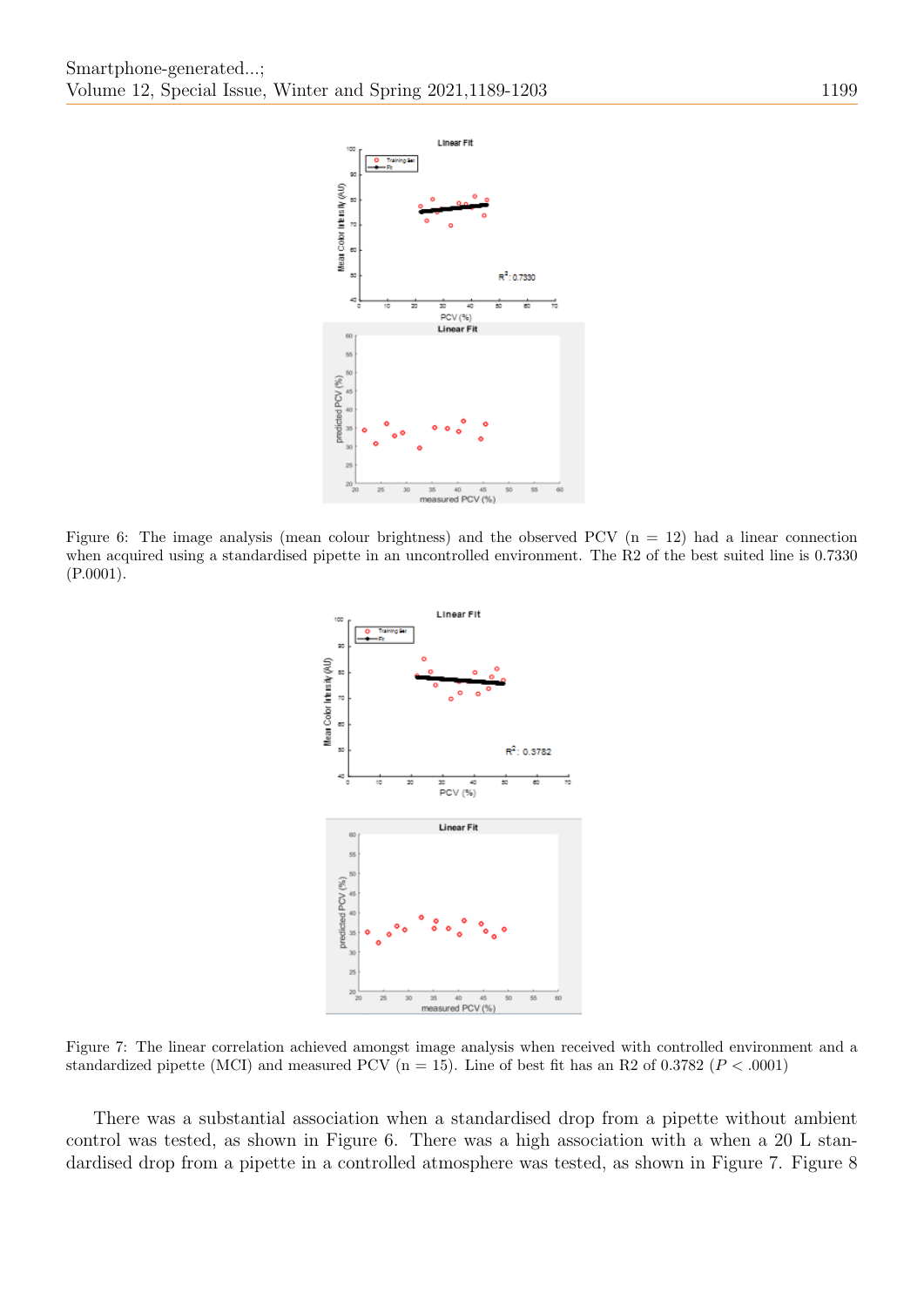

Figure 8: The linear connection between the picture analysis (mean colour intensity) and measured PCV  $(n = 19)$ acquired in a controlled setting with the use of a dropper. The R2 of the best fit line is  $0.2215$  ( $P > .0001$ ).

shows that when a plastic pipette with a contained way was employed, the connection was found to be high, with an R2 of 0.2215 (P.0001).

In light of these findings, more samples were taken using the combination with the highest association, a glass pipette in a controlled atmosphere A total of 45 data were added to the analysis, giving this approach a total of 69 samples. These additional examples were used to build the equations. Twenty-nine data were anaemic (PCV0.38 L/L [38 percent ]), 38 samples were in the standard range (PCV 0.38–55 L/L [38–55 percent ]), and two samples were polycythemic (PCV 0.55 and 0.6 L/L [55–60 percent ]). There were two hemolyzed samples and one lipemic sample in total. There were no samples that were grossly icteric. When only anaemic samples with a PCV of 0.38  $L/L$  [38 percent] were included, the R2value was 0.85 (n=29). With a PCV of 0.2 L/L (20 percent), the R2 value for the much more seriously anaemic samples was  $0.78$  (n = 17).

The connection between observed PCV and the projected PCV using dropper in controlled environment became stronger, yielding the equation of line  $y = 0.5407*x+74.49$ . Figure 9 illustrates this point. The anticipated PCV was computed by plugging the MCI into the line of best fit equation. The data in Table 1 was obtained using equations of line( $y = 0.542x + 74.945$ ) and additional nine medical specimens that had PCV determined based on drop technique in a contained atmosphere.

A 4-parameter logarithmic (4PL) model was created to account for the nonlinear connection between PCV and relative colour brightness. This method was used to examine the wider data set, which included the samples taken in the box with the use of the pipette. This 4PL produced curve had an R2 of 0.926 (P.0001). The 95 percent degree of error (in percent) for mean of the projected PCV ranged from 7.8% to 7.6% when using the linearmodel. For all of the data combined, the variance of the percent mistake was 31.9 percent. The percentage mistake standard deviation was reviewed for groupings as follows: anaemia 48.4%, within normal limits 9.1%, and erthryocytosis 1.4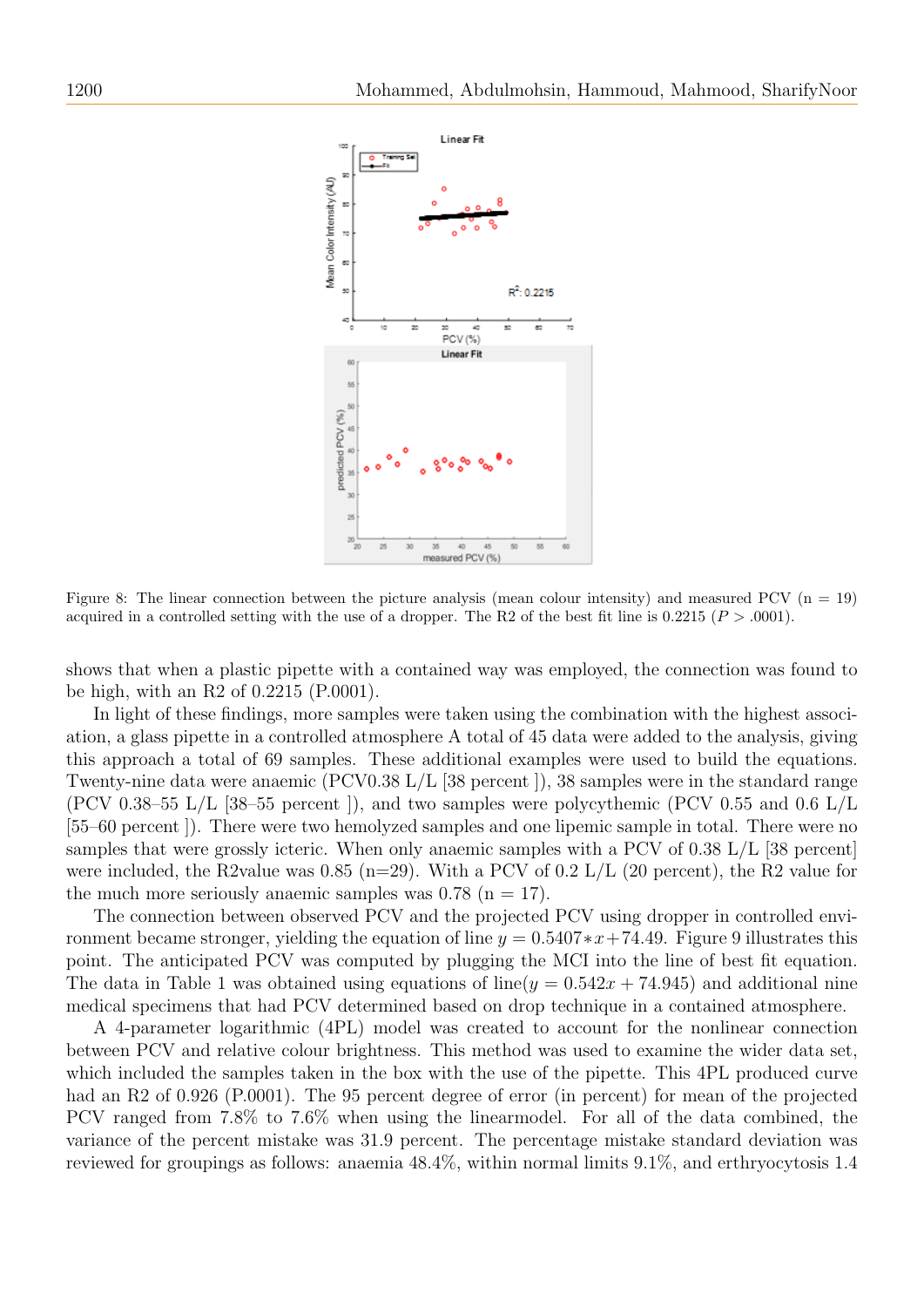percent.



Figure 9: The linear connection between the picture analysis (mean colour intensity) and measured PCV  $(n = 20)$ acquired in a regulated setting with the use of a dropper. The R2 of the best suited line is 0.0869 (P.0001).

|                | measured_PCV | Predicted_PCV | PCV _difference |
|----------------|--------------|---------------|-----------------|
| 1              | 27.6840      | 36.5426       | $-8.8586$       |
|                |              |               |                 |
| $\overline{2}$ | 44.5173      | 36.8263       | 7.6910          |
| 3              | 26.0925      | 35.4554       | $-9.3629$       |
| 4              | 32.5841      | 37.6703       | $-5.0862$       |
| 5              | 49.2036      | 36.1479       | 13.0557         |
| 6              | 35.1331      | 36.2641       | $-1.1310$       |
| 7              | 47.1771      | 35.2123       | 11.9648         |
| 8              | 47.1771      | 35.5057       | 11.9648         |
| 9              | 43.7145      | 36.0411       | 7.6734          |
| 10             | 39.7880      | 37.2654       | 2.5226          |

Table 1: The projected PCV was calculated using the equation of straight line, which was derived by plotting mean colour intensity (MCI) against measured PCV in a regulated setting using the dropper technique.

Description of code:

- First a folder having data i.e., blood images is selected.
- Selected blood images are used to calculate MCI (Mean Color Intensity).
- Then a folder having reports are selected.
- With the help of given information of RBC value and PCV value, measured PCV is calculated.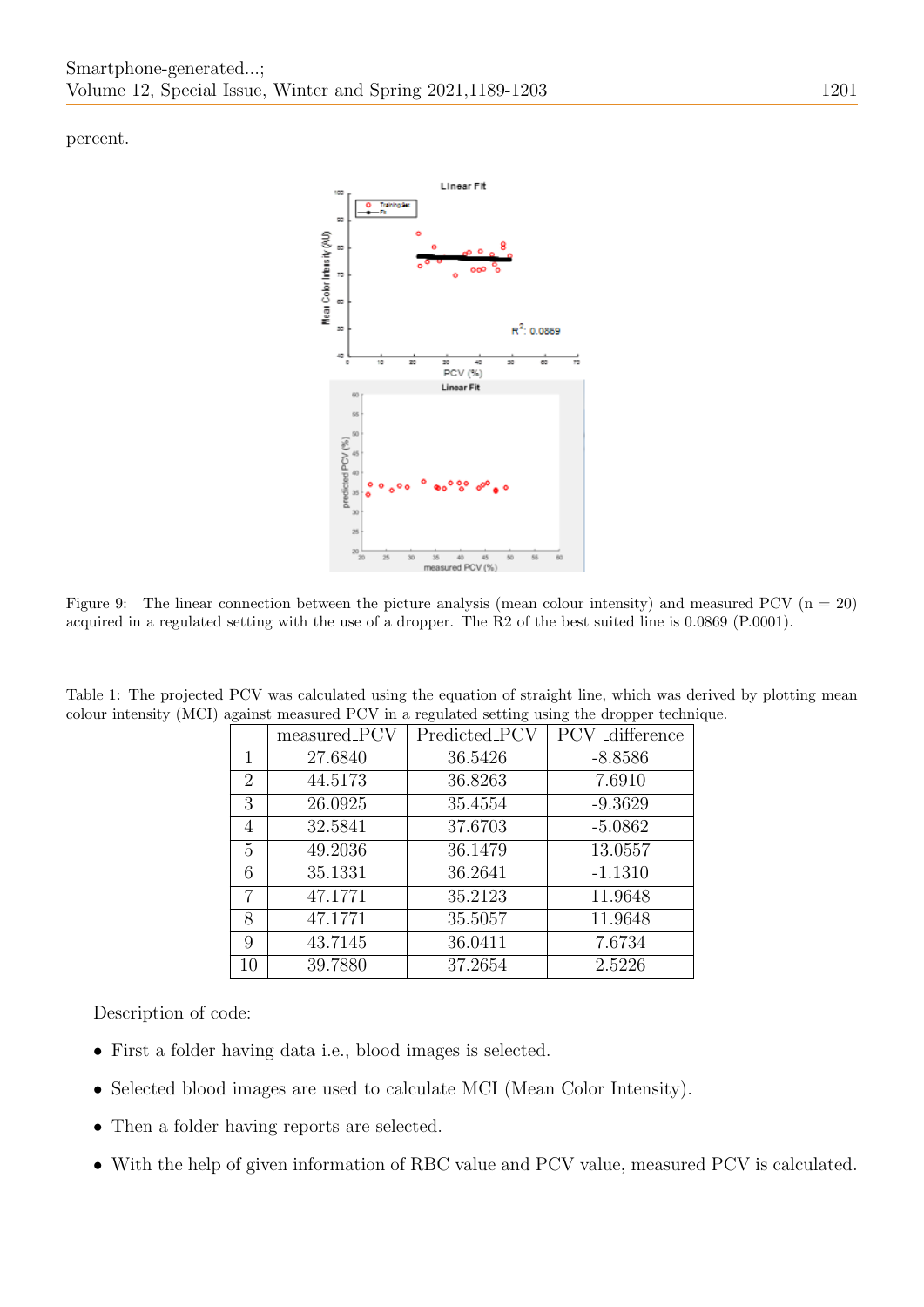- Then for predicted PCV, Line of best fit is calculated by Least Square Method.
- PCV difference is then calculated by subtracting predicted PCV from measured PCV.
- Then Coefficient of Determination i.e.,  $R^2$  is calculated. It is used to tell that how much the algorithm is capable to model the data.
- Then graph is plotted between measured PCV vs MCI

As future work, the current work can be expanded to include the internet of things, cloud computing, and even e-government. Furthermore, Arduino technology has the potential to improve on the current work [\[11,](#page-13-9) [1,](#page-13-10) [6,](#page-13-11) [14,](#page-14-5) [10\]](#page-13-12).

#### 6. Conclusion

The current PCV measurement technique necessitates the purchase of multiple pieces of equipment, limiting its accessibility for both financial and logistical reasons, such as necessity for energy. Its portability is also limited due to the required equipment, restricting its applicability in field circumstances. These constraints could be solved with the use of a smartphone application. The technology's key weakness is that it requires a controlled atmosphere to enhance its correlation and prediction ability. The regulated atmosphere in this study was purposefully constructed from commonly available materials in order to enhance its application. The use of a uniform, widely available colour reference point to normalise the findings when analyzing the image is one technique by which environmental impacts could be mitigated.

#### References

- <span id="page-13-10"></span>[1] T. Abd, Y. S. Mezaal, M. S. Shareef, S. K. Khaleel, H. H. Madhi, and S. F. Abdulkareem, Iraqi e-government and cloud computing development based on unified citizen identification, Periodicals of Engineering and Natural Sciences, 7 (4)(2019) 1776-1793.
- <span id="page-13-2"></span>[2] C. Breheny, A. Brown, I. Handel and A. Gow, Inter- and intra-operator variability in the analysis of packed cell volume, J Small AnimPract. 58(1) (2017) 29-34.
- <span id="page-13-3"></span>[3] C. Breheny, J. Perez-Accino Salgado, N. Bommer, I. Handel and A. Gow, A standard operating procedure reduces inter and intra-operator variation and improves accuracy when measuring packed cell volume, 184(9) (2019) 283.
- <span id="page-13-1"></span>[4] B. Bull, J. Koepke, E. Simson, Van Assendelft OW, Procedure for Determining Packed Cell Volume by the HematocritMethod. 2000.
- <span id="page-13-4"></span>[5] K. Farrell, P. Chapman and L. Sullivan Validation of a smartphone-based point-of-care haemoglobin assay for use in dogs, J Vet EmergCrit Care. 27(2) (2017) 206-211.
- <span id="page-13-11"></span>[6] Z.K. Hussein, H.J. Hadi, M.R. Abdul-Mutaleb and Y.S. Mezaal, Low-cost smart weather station using Arduino and ZigBee, Telkomnika , 18 (1) (2020)282-288.
- <span id="page-13-0"></span>[7] S. Jasani, Saunders Solutions in Veterinary Practice–Small Animal Emergency Medicine.Oxford, UK: Elsevier, 10 2011.
- <span id="page-13-6"></span>M. Kroll, Evaluating interference caused by lipemia. Clin Chem, 50 (2004) 1968-1969.
- <span id="page-13-7"></span>[9] M. Kroll and C. McCudden, Endogenous Interferences in Clinical Laboratory Tests, Berlin: De Gruyter; (2012) 101-112.
- <span id="page-13-12"></span>[10] Ch. Meshram, W. Ibrahim, J. Obaid, S. Gajbhiye Meshram, A. Meshram, A. Mohamed Abd El-Latif, Fractional chaotic maps based short signature scheme under human-centered IoT environments, Journal of Advanced Research, (2020) 2090-1232, https://doi.org/10.1016/j.jare.2020.08.015.
- <span id="page-13-9"></span>[11] A.A.H. Mohamad, Y. S. Mezaal and S. F. Abdulkareem, Computerized power transformer monitoring based on internet of things, International Journal of Engineering & Technology 7,  $(4)(2018)$  2773-2778.
- <span id="page-13-5"></span>[12] K. Plevniak, M. Campbell, T. Myers and A. Hodges, He M. 3D printed automixing chip enables rapid smartphone diagnosis of anaemia, Biomicrofluidics  $10(5)(2016)$  054113.
- <span id="page-13-8"></span>[13] J. Prittie, Triggers for use, optimal dosing, and problems associated with red cell transfusions, Vet Clin North Am Small AnimPract, 33(6) (2003) 1261-1275.